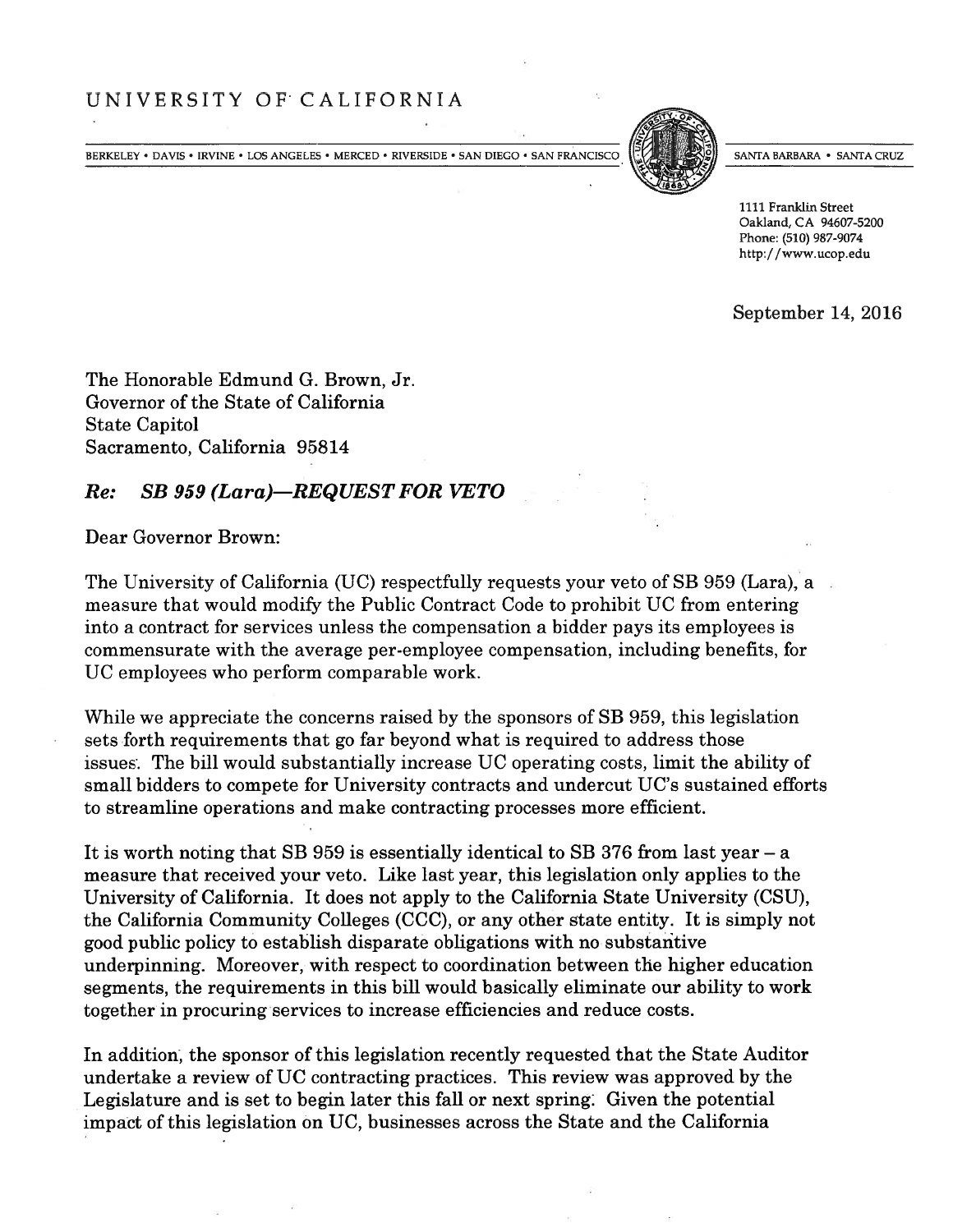The Honorable Edmund G. Brown, Jr. September 14, 2016 Page 2

taxpayer, any statutory changes to the laws related to UC contracting should be contemplated only after the benefit of that review.

The University takes very seriously its responsibility to provide fair compensation and <sup>a</sup> safe work environment for all of its employees. To address your stated concerns regarding the protection of lower-paid workers' interests, UC continues to aggressively implement the Fair Wage/Fair Work Plan that was announced last year, which establishes <sup>a</sup> new minimum wage for UC employees and service contractor workers. Under this <sup>p</sup>lan, the UC minimum wage increased to \$13 per hour on October 1, 2015, and will reach \$15 per hour by October 1, 2017.

UC is the first University system in the nation to voluntarily adopt <sup>a</sup> minimum wage program, but we are equally proud of the <sup>p</sup>lan's components that establish robust mechanisms to monitor the wages and working conditions for contract employees. Through implementation of new mandatory annual compensation audits, conducting interim audits, and <sup>a</sup> phone hotline and <sup>a</sup> central online reporting system that go directly to the UC Office of the President, UC is able to quickly investigate and remedy any legitimate worker complaints. These wage and monitoring provisions have been added to all new service contracts initiated since October 1, 2015, and thus the first annual audits are set to ge<sup>t</sup> underway in approximately 30 days.

With the Fair Wage/Fair Work Plan, UC believes that we have addressed many material concerns raised by the supporters of SB 959, and we have done so in <sup>a</sup> way that will not require additional State investment nor impact the services that UC is able to provide to the State. Our most recent fiscal analysis pegged the fiscal impact of SB 959 at over \$88 million per year. The legislation also requires the University to use all known cost escalators to project future compensation growth, and this may obligate UC to pay salaries that far exceed projections for inflation, further increasing wage costs. The bottom line is that the University of California simply cannot absorb the unfunded requirements of this legislation without significantly impacting the educational, research, and public service mission of the University.

In addition, this law will have <sup>a</sup> significant impact on smaller bidders, many of which are woman and minority owned. For example, this law would require suppliers and bidders to compensate employees sent to work at University of California facilities in <sup>a</sup> completely separate and distinct manner from employees sent to other locations. This will increase bureaucratic expenses that will need to be absorbed by UC contractors. In addition, the provision that restricts our ability to extend contracts will increase the time and expenses associated with doing business at UC further disadvantaging our smaller contractors. There is real concern within the business community that smaller businesses would struggle to accommodate the new rules and procedures for bidding and securing UC contracts.

 $\frac{1}{2}$   $\frac{1}{2}$   $\frac{1}{2}$   $\frac{1}{2}$   $\frac{1}{2}$   $\frac{1}{2}$   $\frac{1}{2}$   $\frac{1}{2}$   $\frac{1}{2}$   $\frac{1}{2}$   $\frac{1}{2}$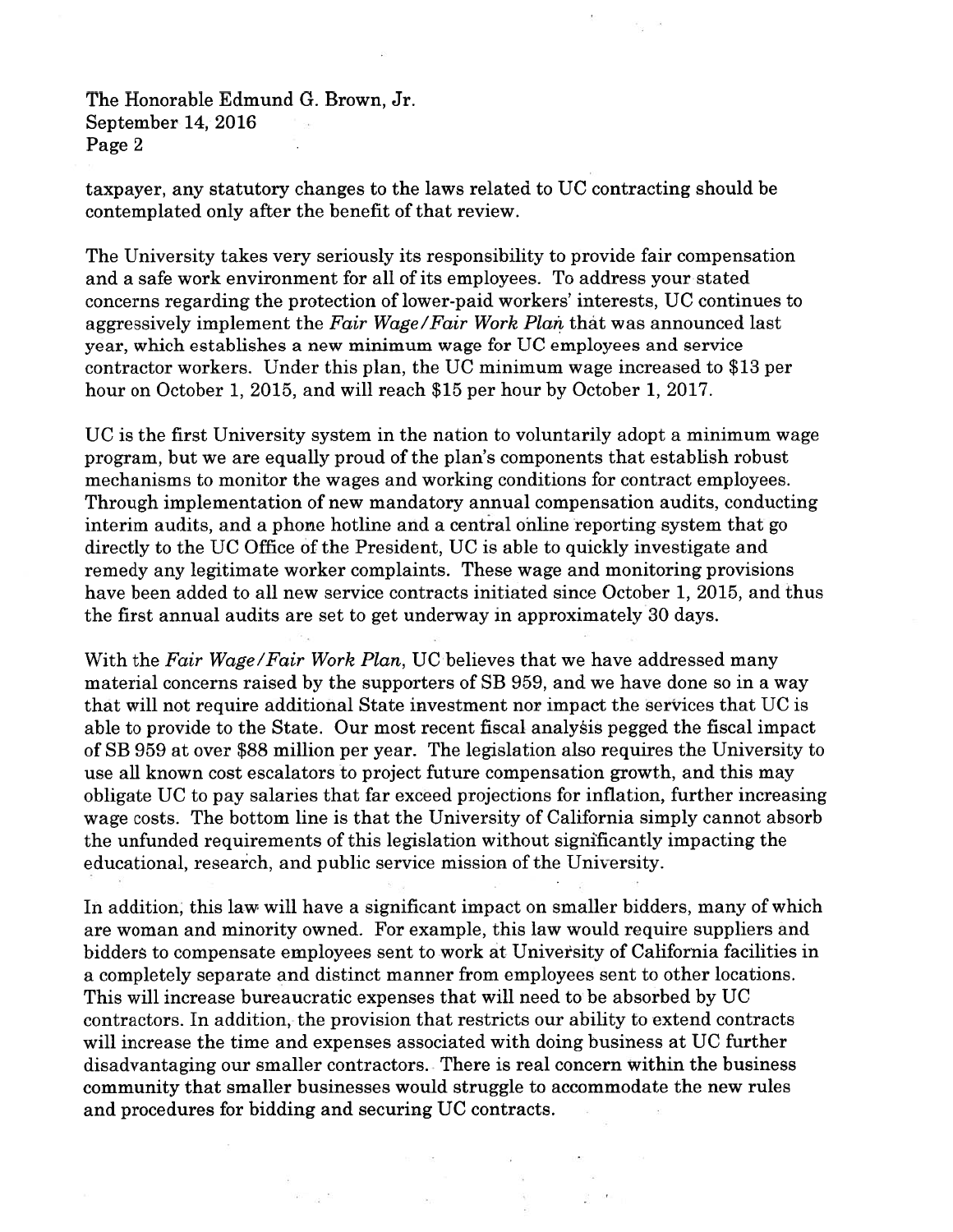The Honorable Edmund G. Brown, Jr. September 14, 2016 Page 3

Last year, the University and your Administration reached an agreemen<sup>t</sup> on <sup>a</sup> longterm funding framework for the UC. Through the Select Advisory Committee on the Cost Structure of the University of California, we worked together to thoroughly analyze UC finances with the goal of increasing operational efficiencies and reducing long-term costs. The long-term framework agreemen<sup>t</sup> we agreed upon will help UC's long-term financial stability. Both through our commitment to implement the costcutting and academic reform measures of the framework, and efforts over the pas<sup>t</sup> four years to implement numerous projects to minimize administrative costs, the University continuously strives to meet the State's reques<sup>t</sup> for greater efficiencies in UC's operations.

To be clear, the University does not contract out simply to save money. In fact, UC's collective bargaining agreements with the American Federation of State, County, and Municipal Employees (AFSCME), among others, contain specific provisions mandating that UC not contract for services solely on the basis that savings will result from lower contractor pay rates and benefits for services customarily performed by bargaining unit employees. In the extremely rare instances where the University has received grievances or formal complaints for inappropriate contracting out, UC has always investigated promptly and determined that UC is compliant with existing union agreements. The aforementioned service contract audit, phone hotline, and online reporting system enforcement mechanisms of the Fair Wage Fair Work plan will only serve to strengthen our oversight capacity of these requirements.

UC contracts out for services in instances where there is <sup>a</sup> need for special expertise, short-term staffing, or in leased facilities where the services are provided by the owner. Examples of this type of contracting include security services at special events, asbestos removal, or window-washing. It simply does not make sense to hire these types of specialized or temporary workers as full-time UC employees, and doing so would certainly increase the University's ongoing liabilities for salary expenses and pension obligations.

In light of the recent steps we have taken to address the University's long-term cost structure, the reforms being implemented to address the interests you have raised previously, and because the specific provisions of this measure would increase costs substantially, create new administrative burdens, and undercut UC's sustained efforts to streamline operations – we again respectfully ask for your veto on SB 959 (Lara).

As always, I appreciate your consideration of the University's views. Should you want to discuss this matter further, please do not hesitate to contact me, or the UC Office of State Governmental Relations, which can be reached at (916) 445-9924.